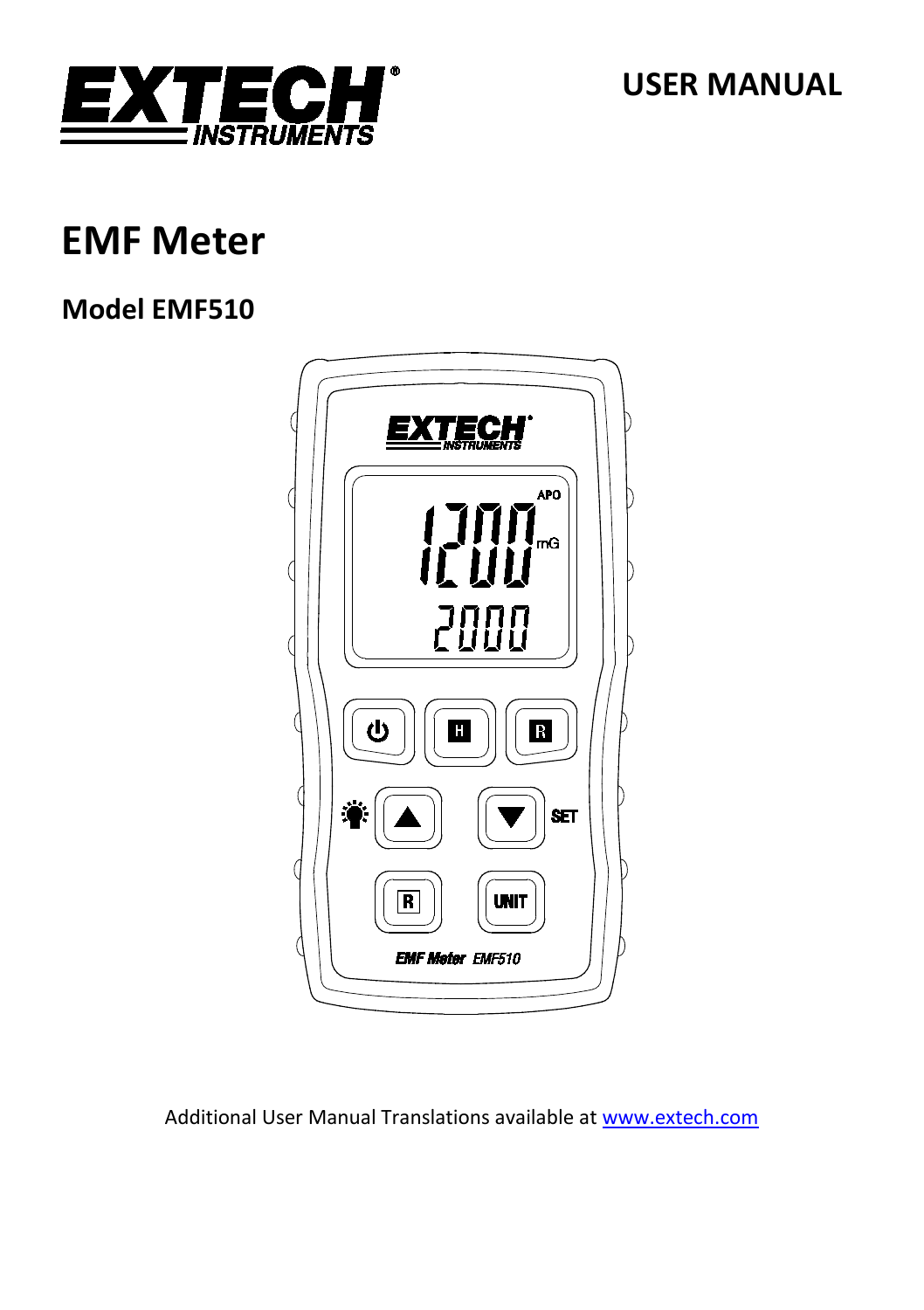## *Introduction*

Thank you for selecting the Extech EMF510 EMF Meter. This instrument measures electromagnetic field radiation levels near power lines, appliances and industrial devices. Electromagnetic radiation is a ubiquitous type of energy that takes many forms such as radio waves, microwaves, X-rays, and gamma rays. The EMF510 measures radiation from voltage, current, electrical, and magnetic fields.

This device is shipped fully tested and calibrated and, with proper use, will provide years of reliable service. Please visit our website [\(www.extech.com\)](http://www.extech.com/) to check for the latest version and translations of this User Manual, Product Updates, Product Registration, and Customer Support.

### *Features*

- Backlit LCD
- Compact, light-weight, easy-to-use, ergonomic design
- Wristlet for easy, one-handed operation

## *Safety*

Please read the entire User Manual and Quick Start before operating this device. Use the meter only as specified and do not attempt to service or open the meter housing. Do not allow children to handle the meter. Please dispose of batteries and meter responsibly and in accordance with all applicable laws and regulations.

# **WARNINGS**

- Use caution when working in the vicinity of powerful radiation sources.
- Persons with electronic implants (e.g. cardiac pacemakers) should avoid powerful radiation sources.
- Observe all relevant safety regulations.
- Carefully read the operating instructions for equipment generating or conducting electromagnetic energy that will be measured.
- Do not operate near combustible gases or in damp environments.
- Be aware that the field strength in the near vicinity of radiators increases proportionally to the inverse cube of the distance. This means that enormous field strengths can result in the immediate vicinity of small radiation sources (e.g. leaks in waveguides or inductive ovens).
- Field-strength measurement devices can underrate pulsed signals, particularly with radar signals, in which case significant measurement errors can result.
- All field-strength measuring devices have a limited specified frequency range. Fields with spectral components outside of this frequency range are generally incorrectly evaluated and tend to be underrated. Before using field-strength measuring devices be certain that all field components to be measured lie in the specified frequency range of the measuring device.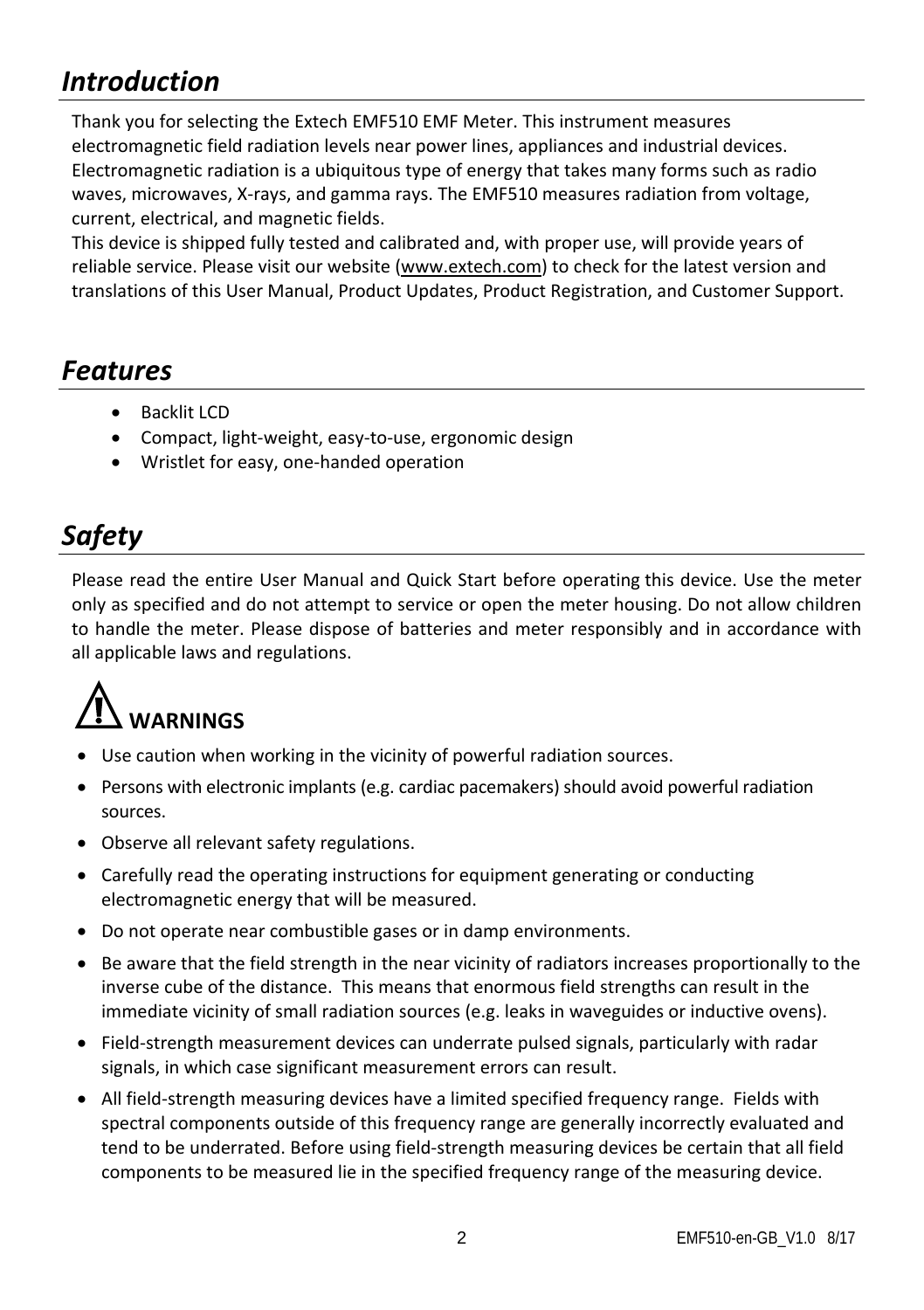## *Meter Description*

- 1. LCD Display
- 2. ON/OFF button
- 3. Up arrow/Backlight button
- 4. Range button
- 5. Unit button
- 6. Down arrow/SET button
- 7. MAX/MIN Record button
- 8. Display Hold button
- 9. EMF Sensor



## *LCD Description*

- 1. MAX/MIN Record Icon
- 2. MAX Display
- 3. MIN Display
- 4. Display Hold
- 5. Low Battery Indicator
- 6. Auto Power OFF
- 7. Unit of Measure and EMF Reading
- 8. Selected EMF Range

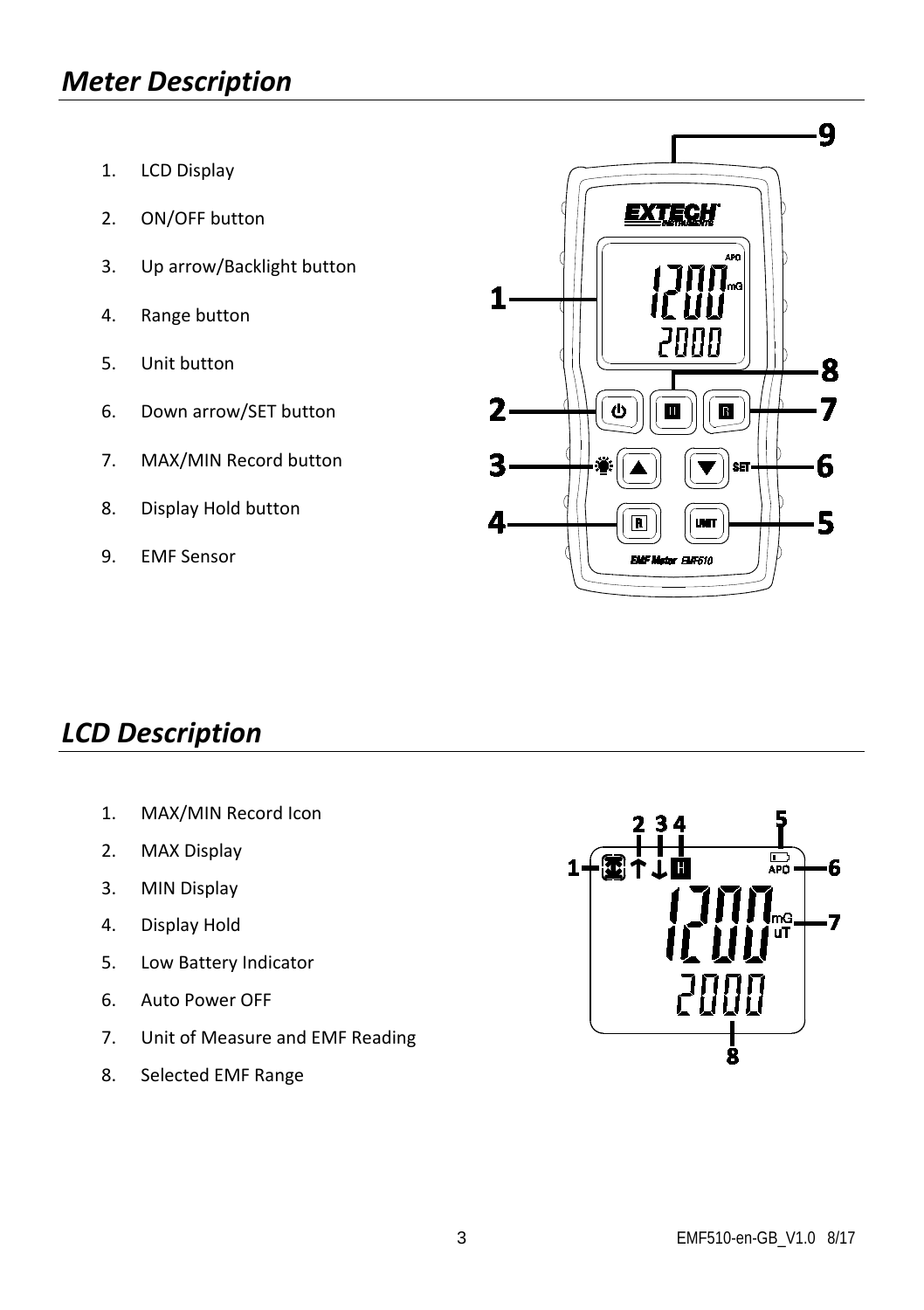## *Operation*

#### **Taking a Measurement**

The EMF510 is a single axis meter. To get an indication of all three axes you must take one reading for each plane.

- 1. Short press the  $\bigwedge$  power button. If the LCD does not switch on, check the batteries located in the rear battery compartment.
- 2. Press the **UNIT** button to select the desired unit of measure.
- 3. Press the **R** (range) button to select the desired range.
- 4. Position the sensor (top of the meter) at different angles toward the source and observe the EMF signals.
- 5. Record the highest reading obtained from the various positions tested.
- 6. To power OFF the meter, short press the  $\bigwedge$  button.

#### **Power**

Short press the power button to power the meter ON or OFF.

#### **Backlight**

The LCD is equipped with backlighting for easier viewing, especially in dimly lit areas. Press the  $\bullet$  backlight button to turn the backlight on. The backlight will automatically turn off after several seconds.

#### **Range Button**

Short press the **R** (range) button located on the bottom left of the meter (next to the unit button) to toggle between the two available ranges. The lower display will show the selected range.

#### **Unit Button**

Short press the **UNIT** button to toggle between micro Tesla and milli Gauss.

#### **Hold Button**

Short press the hold **(H)** button to freeze/unfreeze a reading on the display. Hold is not operational while in record mode.

#### **Auto Power OFF (APO)**

In order to conserve battery life, the meter will automatically shut off after approximately 10 minutes of inactivity.

To set APO ON or OFF as the default condition:

- 1. Long press the **SET** button. The lower display will show 'PoFF'.
- 2. Short press the  $\blacktriangle$  or  $\nabla$  button to enable APO (YES) or disable APO (NO) as shown in the upper display.
- 3. Short press the **R** (record) button to save the selection.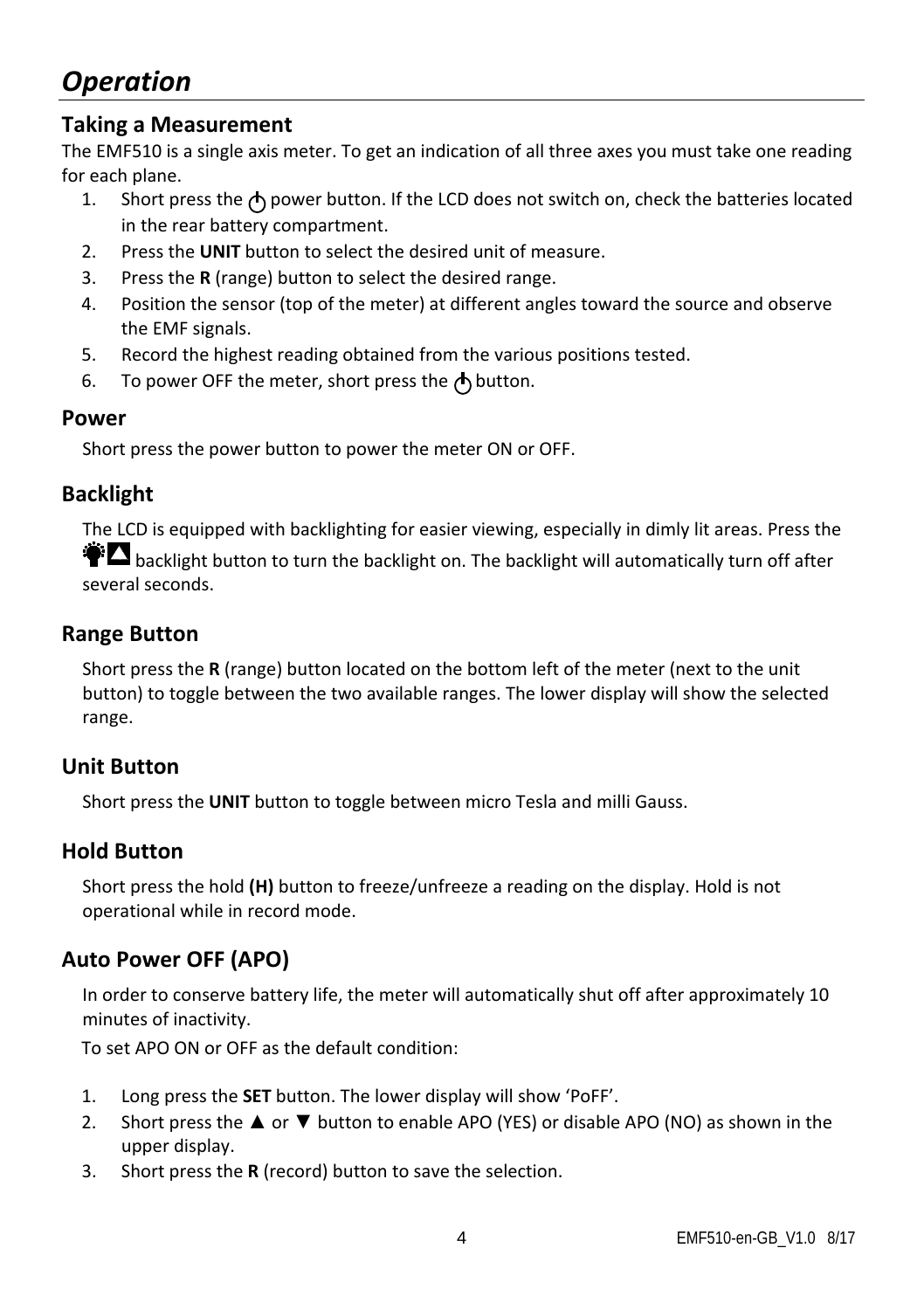4. The meter will return to normal operating mode after approximately 10 seconds.

**Note:** APO is not operational in record mode.

#### **MAX/MIN Record Function**

In this mode, the meter records the maximum and minimum values over time.

- 1. Press the **R** (record) button to start recording. The **1** record icon will appear on the display.
- 2. Press the **R** (record) button again to display the maximum value recorded. The  $\uparrow$  icon will appear on the display.
- 3. Press the **R** (record) button again to display the minimum value recorded. The  $\bigdownarrow$  icon will appear on the display.
- 4. Press the **H** (hold) button to clear the recorded data. The previous data will be erased and the meter will start recording new data.
- 5. Long press the **R** (record) button to exit the record mode.

## *Maintenance*

#### **Battery Replacement**

- 1. Power OFF the meter.
- 2. Remove the flat head screw that secures the battery compartment at the back of the meter.
- 3. Open the battery compartment and replace the 3 'AAA' 1.5V batteries observing correct polarity. Re-assemble the meter before use

Safety: Please dispose of batteries responsibly; never dispose of batteries in a fire, batteries may explode or leak. If the meter is not to be used for 60 days or more, remove the battery and store separately.



Never dispose of used batteries or rechargeable batteries in household waste. As consumers, users are legally required to take used batteries to appropriate collection sites, the retail store where the batteries were purchased, or wherever batteries are sold.

**Disposal:** Do not dispose of this instrument in household waste. The user is obligated to take end-of-life devices to a designated collection point for the disposal of electrical and electronic equipment.

#### **Cleaning and Storage**

Periodically wipe the case with a damp cloth and mild detergent; do not use abrasives or solvents.